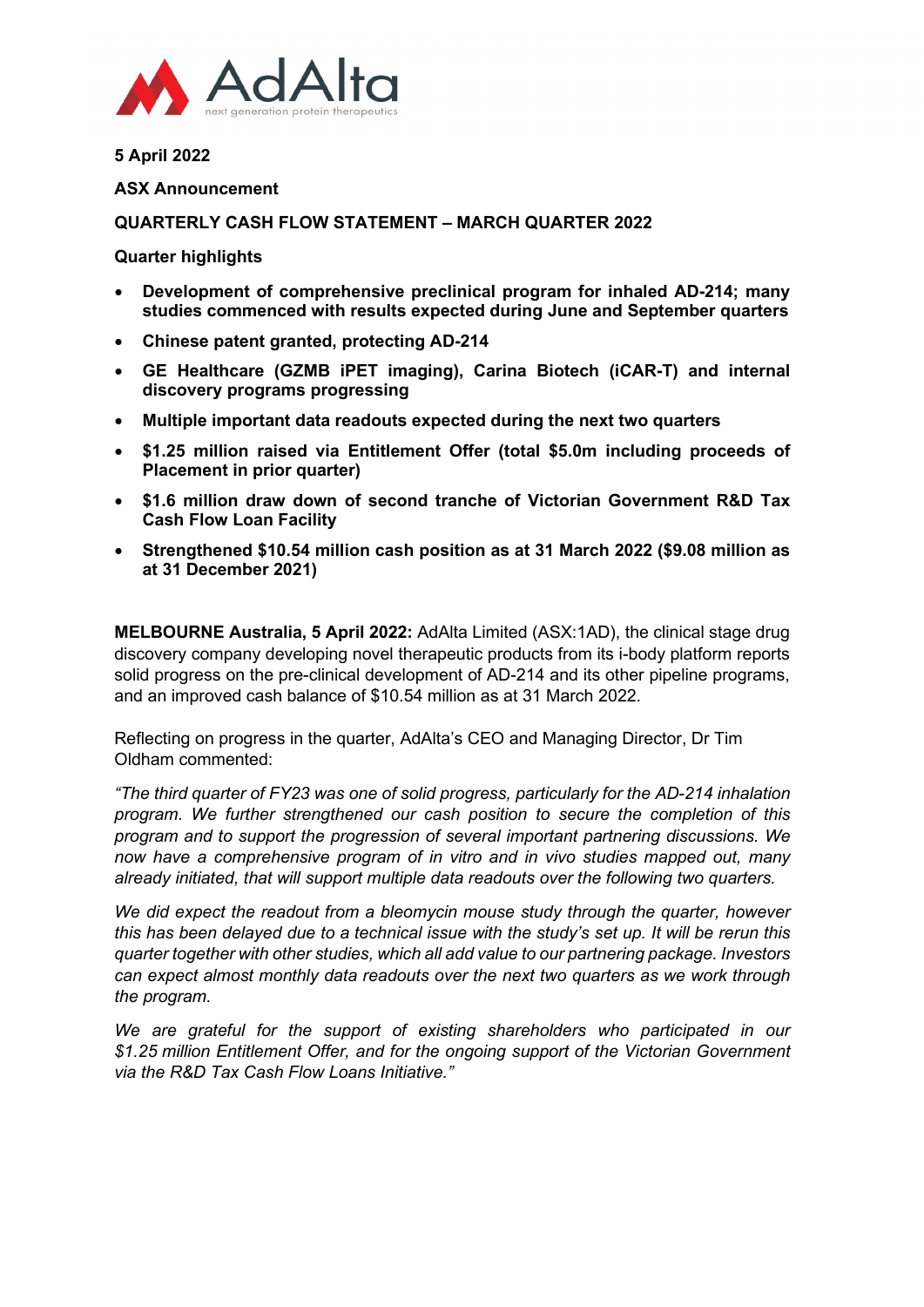

# **A. Operations overview** *1. AD-214*

AdAlta is developing its lead product, AD-214, as a first in class, next generation antibody therapeutic for the treatment of Idiopathic Pulmonary Fibrosis (IPF) and Interstitial Lung Disease (ILD) with potential in other fibrotic diseases and cancer. An inhaled form of AD-214 is being prepared for Phase II studies in IPF, with development of this formulation accelerating during the reporting period.

AdAlta has finalised the pre-clinical development plan for the inhalation formulation of AD-214. The plan addresses three questions:

- 1. Delivery: can nebulised AD-214 reach the lower airways of the lungs intact?
- 2. Distribution and retention: can AD-214, once in the lower airways of the lungs, reach and be retained in fibrotic tissue?
- 3. Efficacy: can AD-214 moderate fibrotic disease progression when delivered directly to fibrotic lung tissue?

Further details on the development plan were announced separately (5 April 2022). Preclinical and formulation development is anticipated to be completed during the September quarter, followed by inhalation toxicology studies, commencing in the March 2023 quarter, in time for planned clinical studies to commence in the second half of 2023 as previously forecast.

AdAlta secured additional patent protection for AD-214 during the quarter, with the issuance of a Chinese patent. China is the second largest and fastest growing pharmaceutical market in the world and is encouraging new therapeutics for rare diseases such as IPF. AdAlta now has patents protecting AD-214 granted in USA, China, Japan, Australia and Singapore, while others are pending in other jurisdictions, including Europe and India.

# *2. Other programs*

AdAlta's three other programs progressed during the quarter.

The Company continued screening its libraries to discover i-bodies with high specificity for a G-protein coupled receptor (GPCR) implicated in fibrotic disease (first announced in October 2021).

GE Healthcare progressed pre-clinical proof of concept studies using AdAlta's i-bodies binding to granzyme B as PET imaging (iPET imaging) agents to identify responders to immuno-oncology drugs. Results are anticipated in mid-2022.

Carina Biotech (Carina) continued to build CAR-T cells incorporating i-bodies (iCAR-T cells) against the first of five targets in collaboration with AdAlta. Initial in vitro cell killing results are expected in the mid-2022.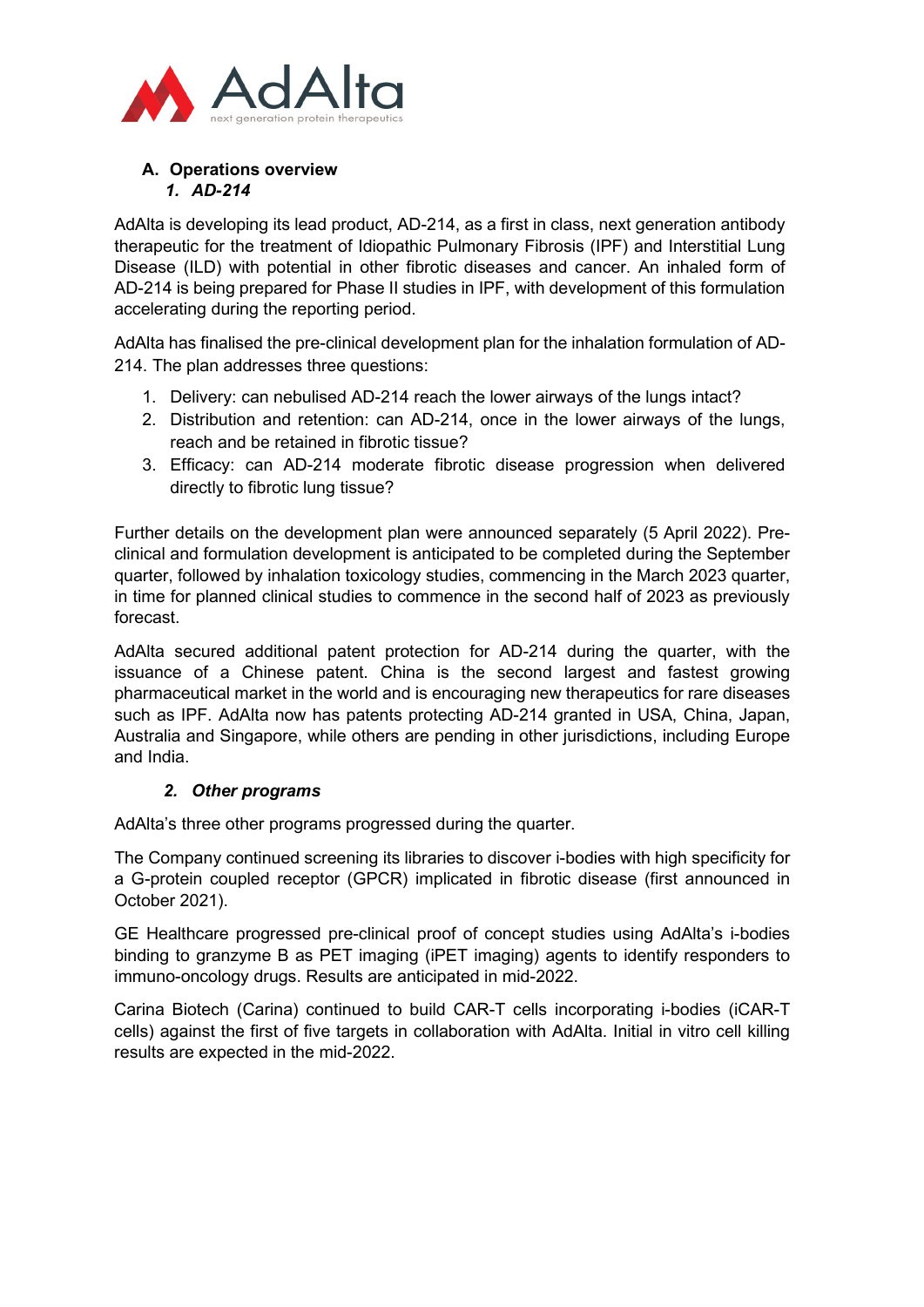

# *3. Near term milestones*

AdAlta anticipates multiple data read-outs across its portfolio of programs during the next three quarters. These include:

# *June quarter*

• Binding of AD-214 to CXCR4 and anti-fibrotic effects *in vitro* in cultured human lung tissue

# *Mid-2022*

- Antifibrotic effects of AD-214 in human lung airway cells
- Distribution and retention of inhaled, nebulised AD-214 in sheep (PET imaging and pathology studies)
- Manufacture of AD-214 for toxicology studies
- iCAR-T cells against Target A complete initial screening for *in vitro* cell killing of cancer cell lines at Carina
- Pre-clinical proof of concept results for granzyme-B PET imaging in GE Healthcare collaboration

# *September quarter*

- Efficacy of inhaled AD-214 in bleomycin mouse model of IPF
- Selection of lead AD-214 inhalation formulation
- iCAR-T targets B and C selected

# *December quarter*

- Preparation for AD-214 inhalation toxicology studies assay development
- Initiate cGMP manufacturing of AD-214 for clinical studies
- *In vitro* cell killing of iCAR-T cells against Target A complete; *in vivo* proof of concept studies commenced

# **B. Corporate updates**

AdAlta's laboratories have experienced some minor delays to in house projects due to isolation of staff under COVID-safe protocols. Vendors and suppliers are experiencing similar delays. The impact of these delays has been incorporated, using the most current information available, in the anticipated program milestones above, however any future impacts of COVID-19 cannot be reliably predicted.

# **C. Financial position**

Operating cash outflows for the quarter were A\$2,134,791 (A\$2,257,961 in the prior quarter). The outflows are broadly in line with the prior quarter and include commencement of several inhalation formulation development projects for AD-214, increased salaries, wages and consumables costs associated with expansion of AdAlta's discovery pipeline and increased business development and marketing costs, offset by reductions in AD-214 and GE Healthcare manufacturing costs.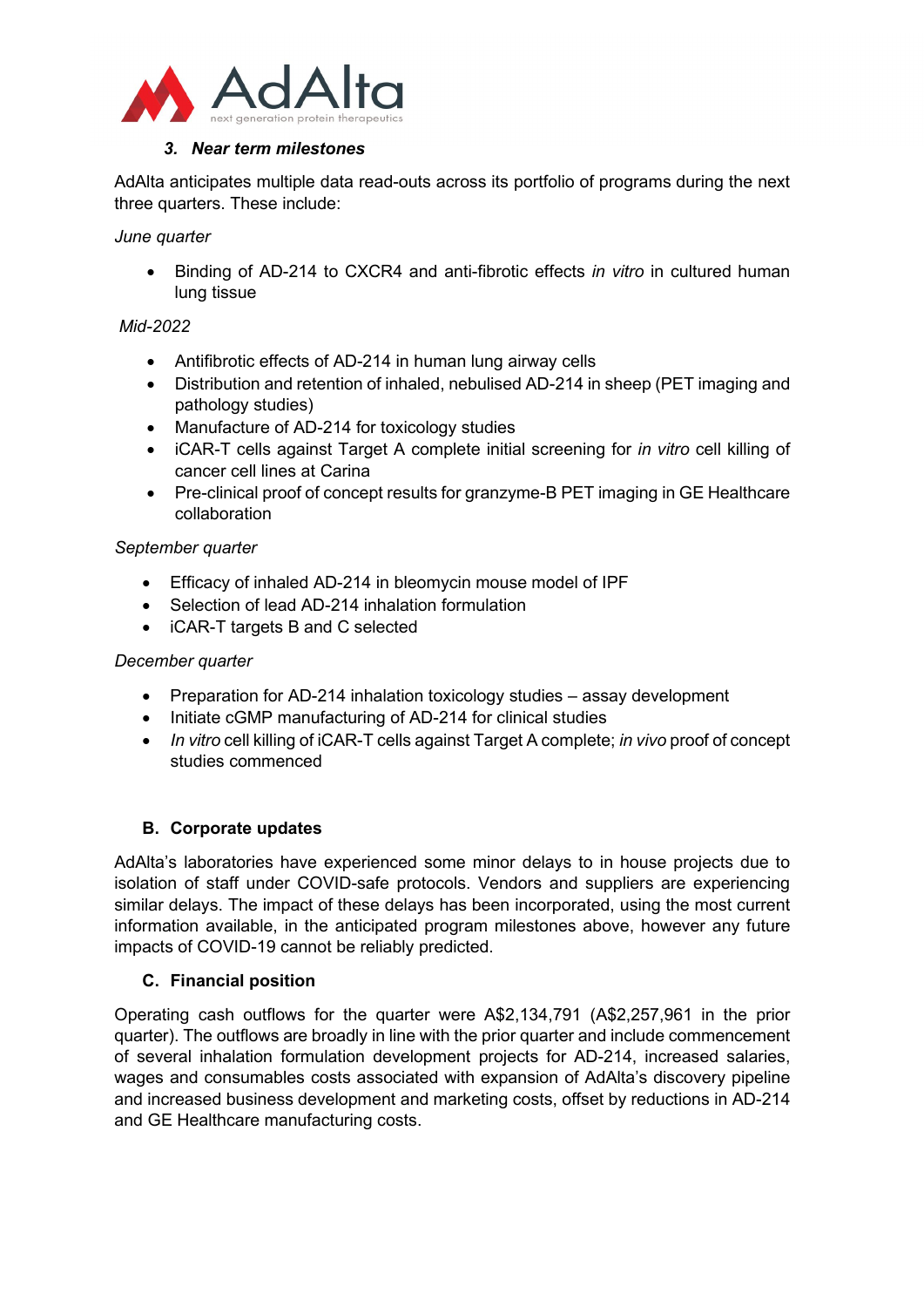

During the quarter, AdAlta received operating cash inflows from customers of \$802,602 (\$185,752 in the prior quarter), comprising primarily research fees and reimbursement of pass-through expenses from GE Healthcare and proceeds of the BTB grant.

AdAlta also drew down a second and final tranche of \$1,600,000 from a facility under the Victorian Government R&D Tax Cash Flow Incentive scheme (Facility), bringing total proceeds of the Facility to \$4,000,000. The Facility is repayable from the proceeds of the FY23 R&D Tax Incentive Rebate, expected by 31 October 2023.

During the quarter, AdAlta issued 17,169,940 ordinary shares under a 1 for 8 Entitlement Offer to existing shareholders, raising \$1,253,411 before costs. Shares were issued at \$0.073, the same price as a Placement to existing and new institutional investors in December 2021 that raised \$3,750,000 before costs, bringing the total new funds raised under the combined Placement and Entitlement Offer to \$5,003,411.

The funds raised under the Placement, Entitlement Offer and Facility will enable AdAlta to complete pre-clinical development of the inhaled formulation of AD-214, progress its other programs and maximise the strategic options open to the Company following the completion of preclinical development of the inhaled formulation of AD-214.

During the period 1,600,000 unlisted options were issued to employees with an exercise price of \$0.076 and 620,535 unlisted options over AdAlta ordinary shares expired unexercised.

The cash balance at the end of the quarter was \$10.54 million, up from \$9.08 million at the end of the previous quarter.

In accordance with Listing Rule 4.7C, payments made to related parties and their associates included in item 6.1 of the Appendix 4C (\$139,087) includes Director fees plus the salary (including superannuation) for the CEO and Managing Director.

Authorised for lodgement by:

**Tim Oldham CEO and Managing Director April 2022**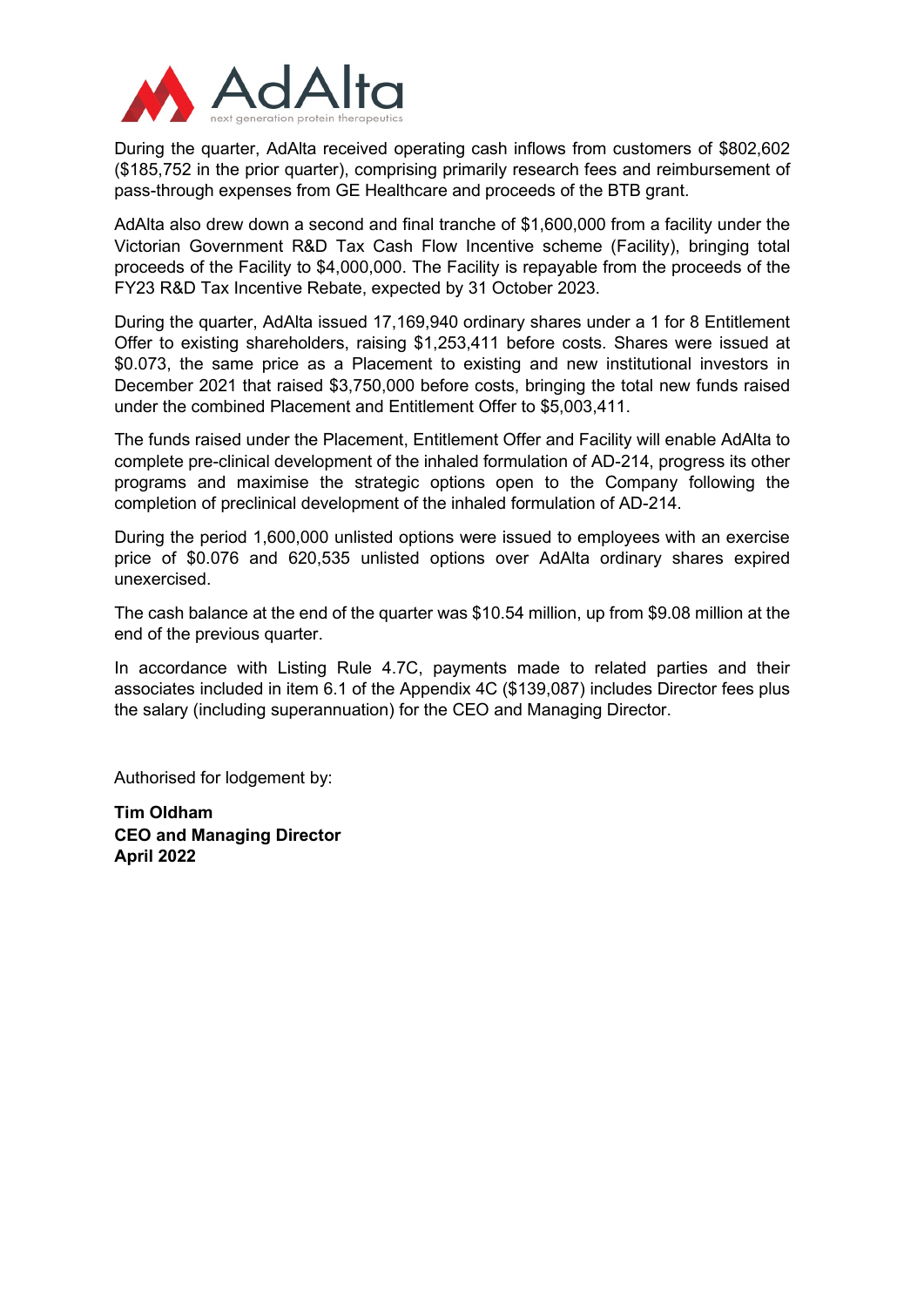

# **Notes to Editors**

# **About AdAlta**

AdAlta Limited is a clinical stage drug development company headquartered in Melbourne, Australia. The Company is using its proprietary i-body technology platform to solve challenging drug targeting problems and generate a promising new class of single domain antibody protein therapeutics with the potential to treat some of today's most challenging medical conditions.

The i-body technology mimics the shape and stability of a unique and versatile antigen binding domain that was discovered initially in sharks and then developed as a human protein. The result is a range of unique proteins capable of interacting with high selectivity, specificity and affinity with previously difficult to access targets such as G-protein coupled receptors (GPCRs) that are implicated in many serious diseases. i-bodies are the first fully human single domain antibody scaffold and the first based on the shark motif to reach clinical trials.

AdAlta has completed Phase I clinical studies for its lead i-body candidate, AD-214, that is being developed for the treatment of Idiopathic Pulmonary Fibrosis (IPF) and other human fibrotic diseases for which current therapies are sub-optimal and there is a high unmet medical need. AdAlta has a second target in discovery research, also in the field of fibrosis and inflammation.

The Company is also entering collaborative partnerships to advance the development of its i-body platform. It has an agreement with GE Healthcare to co-develop i-bodies as diagnostic imaging agents against Granzyme B, a biomarker of response to immunooncology drugs, a program now in preclinical development. It also has a collaboration with Carina Biotech to co-develop precision engineered, i-body enabled CAR-T cell therapies to bring new hope to patients with cancer.

AdAlta's strategy is to maximise the products developed using its next generation i-body platform by internally discovering and developing selected i-body enabled product candidates against GPCRs implicated in fibrosis, inflammation and cancer and partnering with other biopharmaceutical companies to develop product candidates against other classes of receptor, in other indications, and in other product formats.

Further information can be found at: [https://adalta.com.au](https://adalta.com.au/) 

### **For more information, please contact:**  Investors

Media

Tim Oldham, CEO & Managing Director Tel: +61 403 446 665 E: [t.oldham@adalta.com.au](mailto:t.oldham@adalta.com.au)

IR Department Tel: +61 411 117 774 E: [jane.lowe@irdepartment.com.au](mailto:jane.lowe@irdepartment.com.au)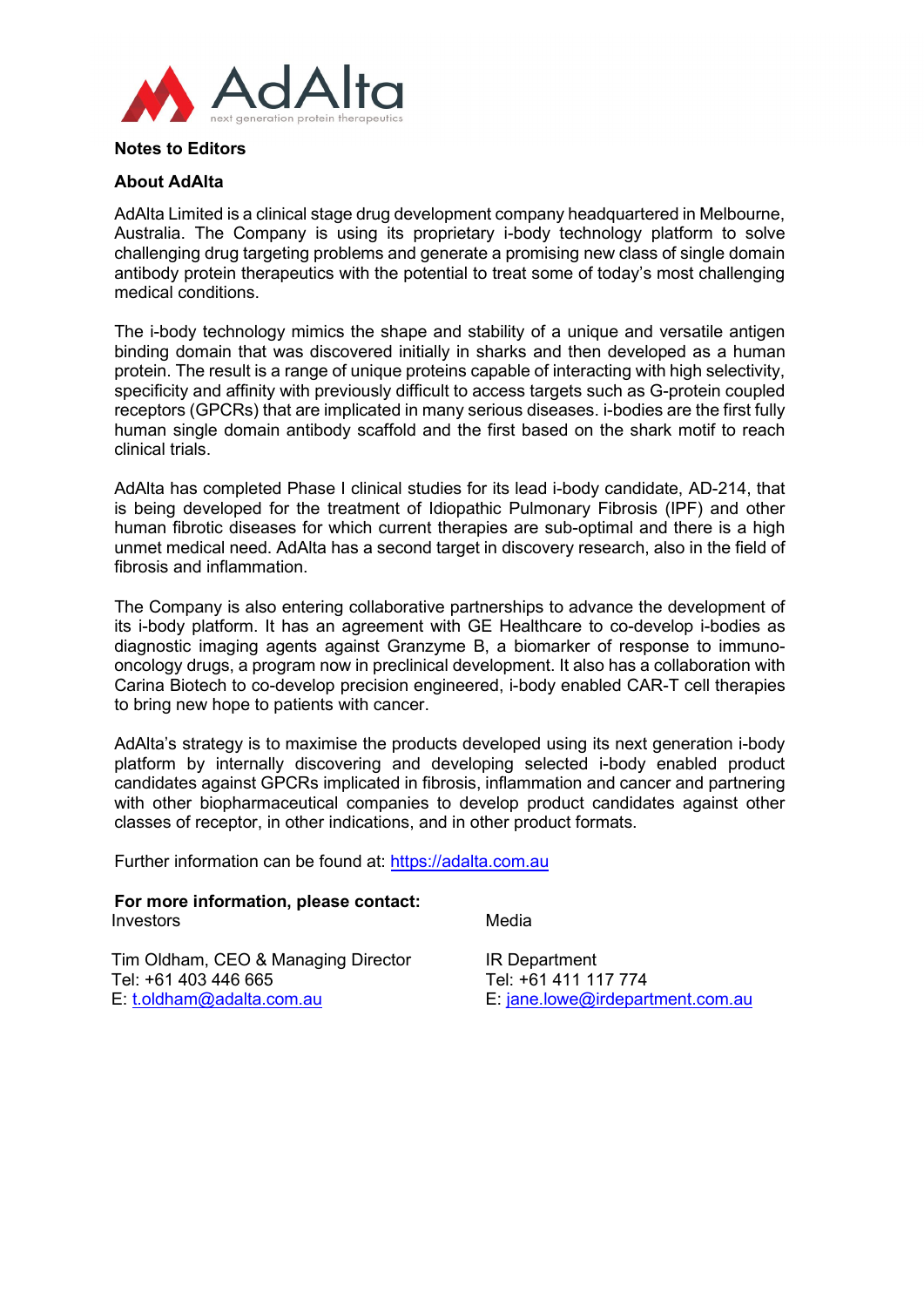# **Appendix 4C**

# **Quarterly cash flow report for entities subject to Listing Rule 4.7B**

# **Name of entity**

ADALTA LIMITED

92 120 332 925 31 March 2022

**ABN Quarter ended ("current quarter")**

|     | <b>Consolidated statement of cash flows</b>         | <b>Current quarter</b><br>\$A'000 | <b>Year to date</b><br>(9 months)<br>\$A'000 |
|-----|-----------------------------------------------------|-----------------------------------|----------------------------------------------|
| 1.  | Cash flows from operating activities                |                                   |                                              |
| 1.1 | Receipts from customers                             | 803                               | 1,165                                        |
| 1.2 | Payments for                                        |                                   |                                              |
|     | research and development<br>(a)                     | (972)                             | (3,350)                                      |
|     | product manufacturing and operating<br>(b)<br>costs |                                   |                                              |
|     | advertising and marketing<br>(c)                    |                                   |                                              |
|     | leased assets<br>(d)                                |                                   |                                              |
|     | staff costs<br>(e)                                  | (592)                             | (1, 459)                                     |
|     | (f)<br>administration and corporate costs           | (571)                             | (1, 189)                                     |
| 1.3 | Dividends received (see note 3)                     |                                   |                                              |
| 1.4 | Interest received                                   |                                   |                                              |
| 1.5 | Interest and other costs of finance paid            | (2)                               | (90)                                         |
| 1.6 | Income taxes paid                                   |                                   |                                              |
| 1.7 | Government grants and tax incentives                |                                   | 2,664                                        |
| 1.8 | Other (provide details if material)                 |                                   |                                              |
| 1.9 | Net cash from / (used in) operating<br>activities   | (1, 334)                          | (2, 259)                                     |

|     | Cash flows from investing activities |     |  |
|-----|--------------------------------------|-----|--|
| 2.1 | Payments to acquire:                 |     |  |
|     | entities<br>(a)                      |     |  |
|     | businesses<br>(b)                    |     |  |
|     | (c) property, plant and equipment    | (2) |  |
|     | investments<br>(d)                   |     |  |
|     | intellectual property<br>(e)         |     |  |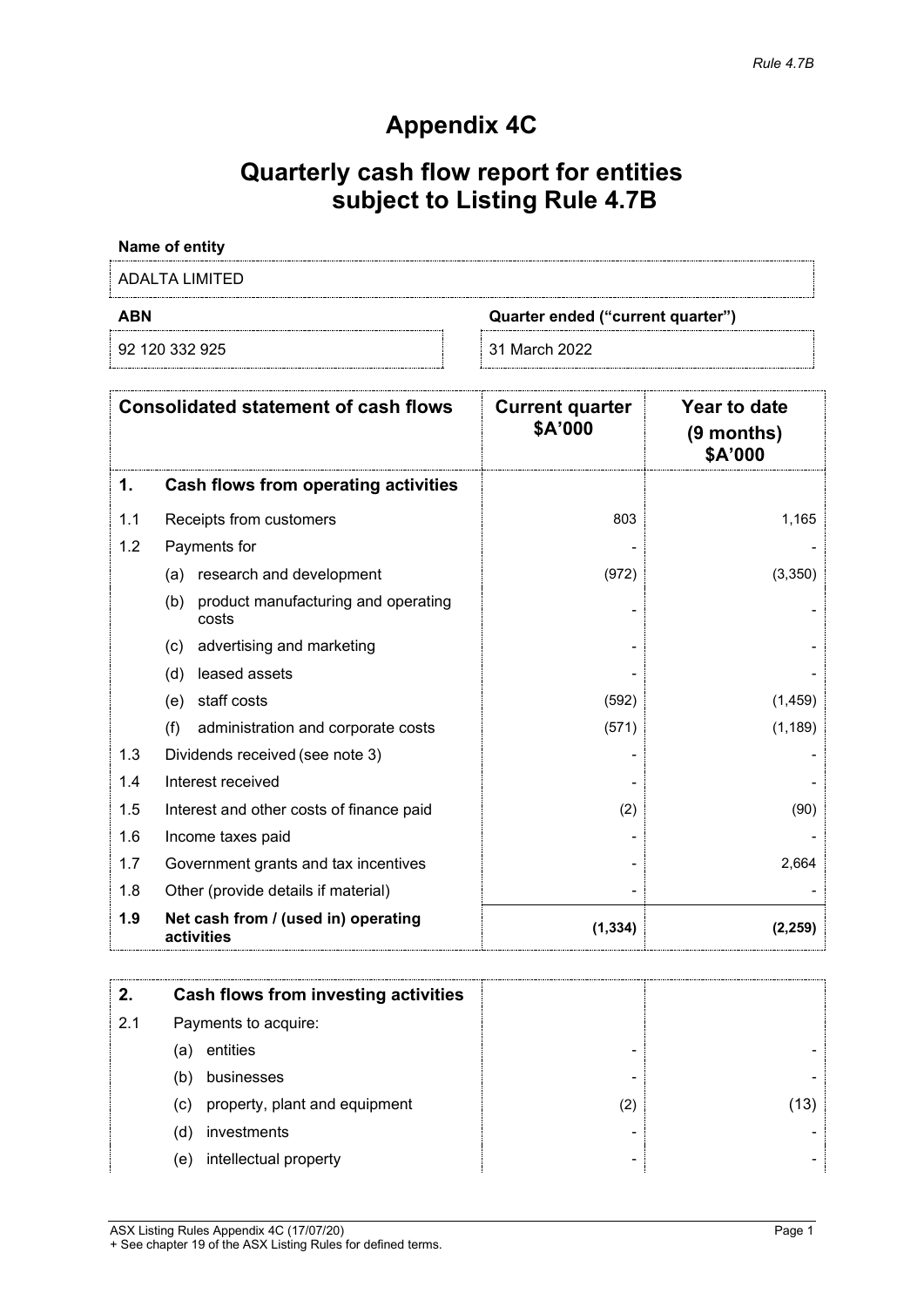|     | <b>Consolidated statement of cash flows</b>       | <b>Current quarter</b><br>\$A'000 | Year to date<br>$(9$ months)<br>\$A'000 |
|-----|---------------------------------------------------|-----------------------------------|-----------------------------------------|
|     | (f)<br>other non-current assets                   |                                   |                                         |
| 2.2 | Proceeds from disposal of:                        |                                   |                                         |
|     | entities<br>(a)                                   |                                   |                                         |
|     | businesses<br>(b)                                 |                                   |                                         |
|     | property, plant and equipment<br>(c)              |                                   |                                         |
|     | investments<br>(d)                                |                                   |                                         |
|     | intellectual property<br>(e)                      |                                   |                                         |
|     | (f)<br>other non-current assets                   |                                   |                                         |
| 2.3 | Cash flows from loans to other entities           |                                   |                                         |
| 2.4 | Dividends received (see note 3)                   |                                   |                                         |
| 2.5 | Other (provide details if material)               |                                   |                                         |
| 2.6 | Net cash from / (used in) investing<br>activities | (2)                               | (13)                                    |

| 3.   | <b>Cash flows from financing activities</b>                                                   |          |              |
|------|-----------------------------------------------------------------------------------------------|----------|--------------|
| 3.1  | Proceeds from issues of equity securities<br>(excluding convertible debt securities)          | 1,253    | 5,003        |
| 3.2  | Proceeds from issue of convertible debt<br>securities                                         |          |              |
| 3.3  | Proceeds from exercise of options                                                             |          | $\mathbf{1}$ |
| 3.4  | Transaction costs related to issues of<br>equity securities or convertible debt<br>securities | (14)     | (266)        |
| 3.5  | Proceeds from borrowings                                                                      | 1,600    | 4,000        |
| 3.6  | Repayment of borrowings                                                                       |          | (1,682)      |
| 3.7  | Transaction costs related to loans and<br>borrowings                                          |          |              |
| 3.8  | Dividends paid                                                                                |          |              |
| 3.9  | Other – (provide details if material)                                                         |          |              |
| 3.10 | Net cash from / (used in) financing<br>activities                                             | 2,839    | 7,056        |
|      |                                                                                               |          |              |
| 4.   | Net increase / (decrease) in cash and<br>cash equivalents for the period                      |          |              |
| 4.1  | Cash and cash equivalents at beginning of<br>period                                           | 9,078    | 5,791        |
| 4.2  | Net cash from / (used in) operating<br>activities (item 1.9 above)                            | (1, 334) | (2, 259)     |
| 4.3  | Net cash from / (used in) investing activities<br>(item 2.6 above)                            | (2)      | (13)         |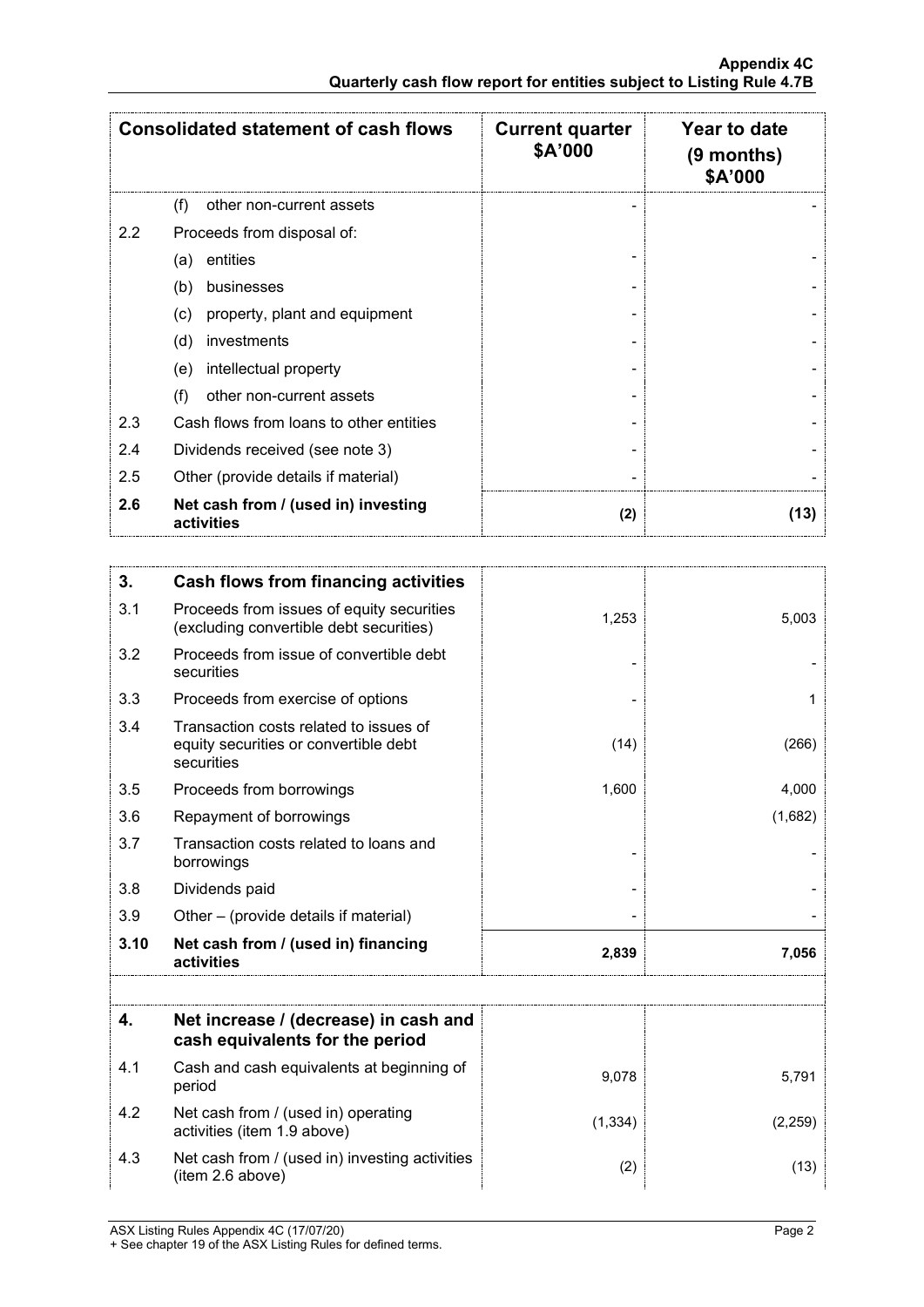|     | Consolidated statement of cash flows                                | <b>Current quarter</b><br><b>\$A'000</b> | Year to date<br>(9 months)<br><b>\$A'000</b> |
|-----|---------------------------------------------------------------------|------------------------------------------|----------------------------------------------|
| 4.4 | Net cash from / (used in) financing activities<br>(item 3.10 above) | 2.839                                    | .056                                         |
| 4.5 | Effect of movement in exchange rates on<br>cash held                | (43)                                     |                                              |
| 4.6 | Cash and cash equivalents at end of<br>period                       | 10,538                                   |                                              |

| 5.  | Reconciliation of cash and cash<br>equivalents<br>at the end of the quarter (as shown in the<br>consolidated statement of cash flows) to the<br>related items in the accounts | <b>Current quarter</b><br>\$A'000 | <b>Previous quarter</b><br>\$A'000 |
|-----|-------------------------------------------------------------------------------------------------------------------------------------------------------------------------------|-----------------------------------|------------------------------------|
| 5.1 | Bank balances                                                                                                                                                                 | 890                               | 1.175                              |
| 5.2 | Call deposits                                                                                                                                                                 | 9.648                             | 7.903                              |
| 5.3 | <b>Bank overdrafts</b>                                                                                                                                                        |                                   |                                    |
| 5.4 | Other (provide details)                                                                                                                                                       |                                   |                                    |
| 5.5 | Cash and cash equivalents at end of<br>quarter (should equal item 4.6 above)                                                                                                  | 10,538                            |                                    |

# **6. Payments to related parties of the entity and their associates**

- 6.1 Aggregate amount of payments to related parties and their Aggregate amount of payments to related parties and their<br>associates included in item 1
- **Current quarter \$A'000**
- 6.2 Aggregate amount of payments to related parties and their associates included in item 2

Note: if any amounts are shown in items 6.1 or 6.2, your quarterly activity report must include a description of, and an explanation for, such payments

The amount at 6.1 includes Director fees and CEO and Managing Director salary (including superannuation).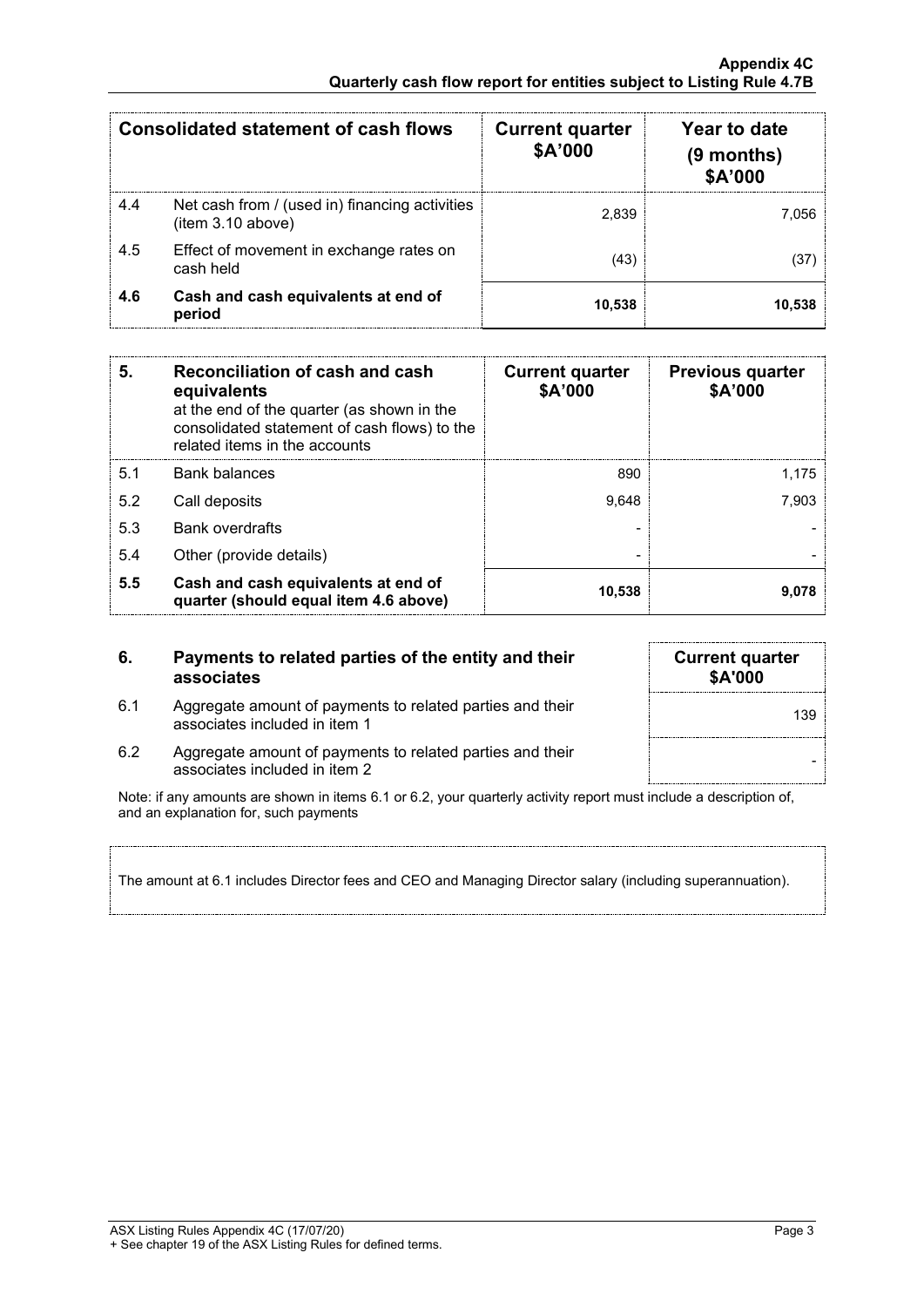# **7. Financing facilities**

- 
- 7.2 Credit standby arrangements
- 7.3 Other (please specify)
- 7.4 **Total financing facilities 4,000 4,000**

| 7.  | <b>Financing facilities</b><br>Note: the term "facility' includes all forms of financing<br>arrangements available to the entity.<br>Add notes as necessary for an understanding of the<br>sources of finance available to the entity. | <b>Total facility</b><br>amount at quarter<br>end<br>\$A'000 | Amount drawn at<br>quarter end<br>\$A'000 |
|-----|----------------------------------------------------------------------------------------------------------------------------------------------------------------------------------------------------------------------------------------|--------------------------------------------------------------|-------------------------------------------|
| 71  | Loan facilities                                                                                                                                                                                                                        | 4.000                                                        |                                           |
| 7.2 | Credit standby arrangements                                                                                                                                                                                                            |                                                              |                                           |
| 7.3 | Other (please specify)                                                                                                                                                                                                                 |                                                              |                                           |
| 7.4 | <b>Total financing facilities</b>                                                                                                                                                                                                      | 4.000                                                        |                                           |

# 7.5 **Unused financing facilities available at quarter end** -

7.6 Include in the box below a description of each facility above, including the lender, interest rate, maturity date and whether it is secured or unsecured. If any additional financing facilities have been entered into or are proposed to be entered into after quarter end, include a note providing details of those facilities as well.

Loan facility in place as at 31 March 2022 is a non-dilutive funding facility of up to \$4.0million with Treasury Corporation of Victoria (TCV) as part of the Victorian Government's R&D Cash Flow Loan Initiative. The Facility was received in two tranches: the first of \$2.4 million was received in September 2021; and the second of \$1.6 million was received in the quarter ending 31 March 2022. Interest on Facility advances is variable at the "TCV 11am" loan interest rate (currently 0.265%). Repayment of the Facility is timed to coincide with receipt of AdAlta's FY2023 RDTI refund, expected by 31 October 2023, but may be repaid earlier. The Facility is secured by the FY2022 and FY2023 RDTI refunds. As at 31 March 2022 the total loan facility was \$4.0million, being fully drawn.

| 8.  | Estimated cash available for future operating activities                     | \$A'000 |
|-----|------------------------------------------------------------------------------|---------|
| 8.1 | Net cash from / (used in) operating activities (Item 1.9)                    |         |
| 8.2 | Cash and cash equivalents at quarter end (Item 4.6)                          | 10.538  |
| 8.3 | Unused finance facilities available at quarter end (Item 7.5)                |         |
| 8.4 | Total available funding (Item $8.2 +$ Item $8.3$ )                           | 10.538  |
| 8.5 | Estimated quarters of funding available (Item 8.4 divided by<br>Item $8.1$ ) | 7.9     |

*Note: if the entity has reported positive net operating cash flows in item 1.9, answer item 8.5 as "N/A". Otherwise, a figure for the estimated quarters of funding available must be included in item 8.5.*

### 8.6 If Item 8.5 is less than 2 quarters, please provide answers to the following questions:

#### 8.6.1 Does the entity expect that it will continue to have the current level of net operating cash flows for the time being and, if not, why not?

Answer: N/A

8.6.2 Has the entity taken any steps, or does it propose to take any steps, to raise further cash to fund its operations and, if so, what are those steps and how likely does it believe that they will be successful?

Answer: N/A

8.6.3 Does the entity expect to be able to continue its operations and to meet its business objectives and, if so, on what basis?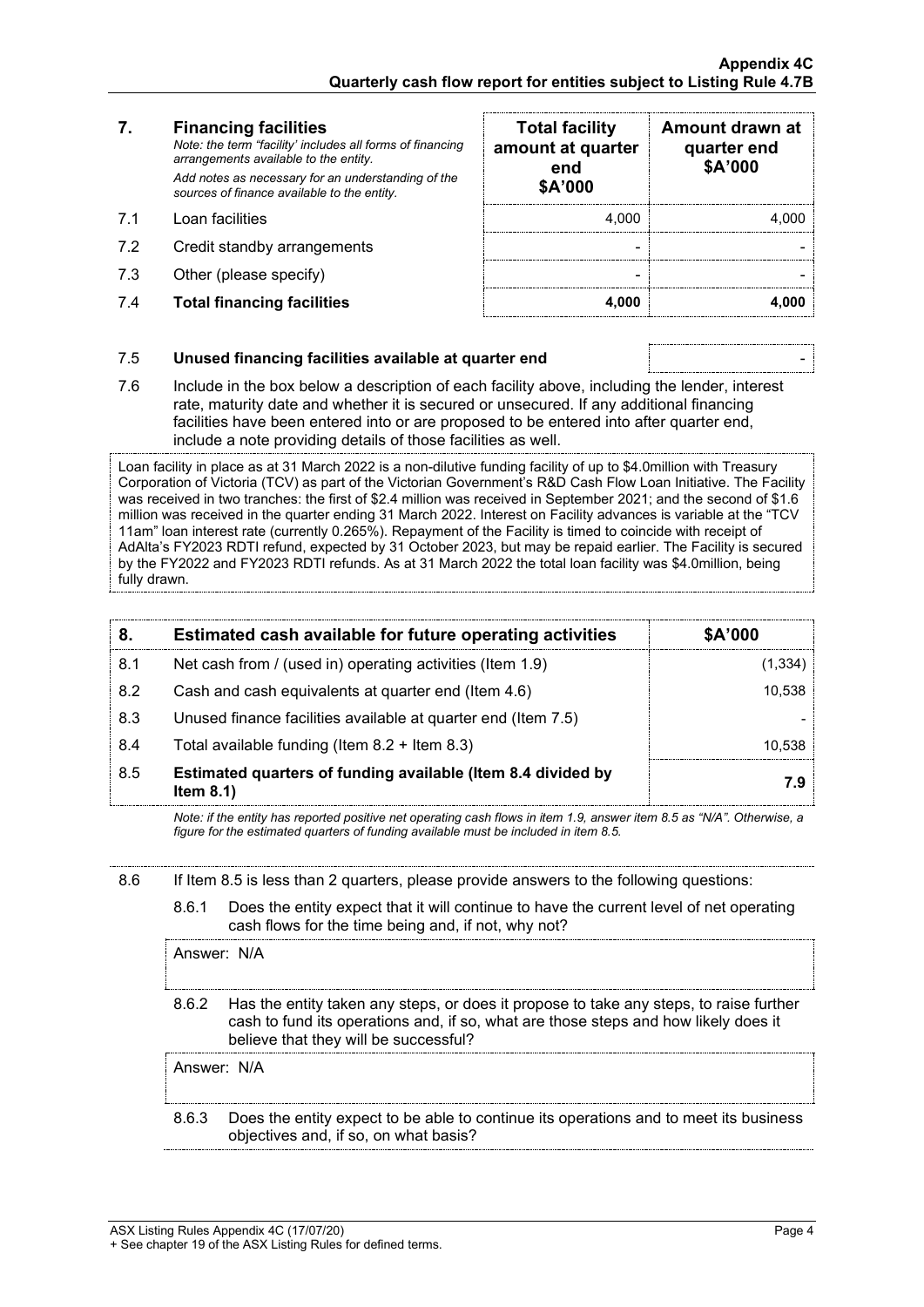Answer: N/A